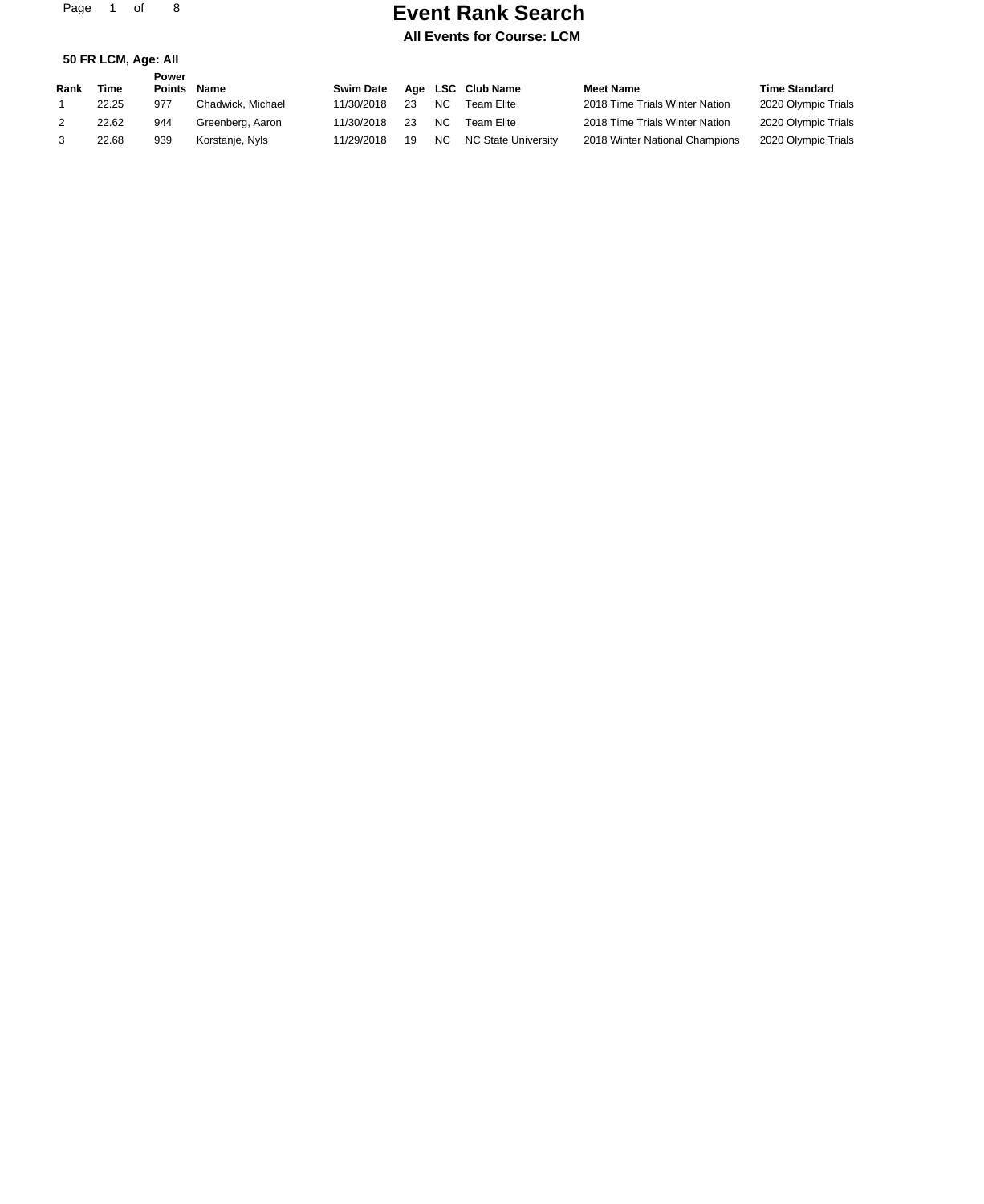Page 2 of 8

### **Event Rank Search**

**All Events for Course: LCM**

| 100 FR LCM, Age: All |  |
|----------------------|--|
|----------------------|--|

|      |       | Power         |                   |                  |    |           |                            |                                |                      |
|------|-------|---------------|-------------------|------------------|----|-----------|----------------------------|--------------------------------|----------------------|
| Rank | Time  | <b>Points</b> | <b>Name</b>       | <b>Swim Date</b> |    |           | Age LSC Club Name          | <b>Meet Name</b>               | <b>Time Standard</b> |
|      | 48.57 | 1000          | Chadwick, Michael | 12/1/2018        | 23 | <b>NC</b> | Team Elite                 | 2018 Winter National Champions | 2020 Olympic Trials  |
|      | 49.99 | 931           | Korstanje, Nyls   | 12/1/2018        | 19 | NC.       | <b>NC State University</b> | 2018 Winter National Champions | 2020 Olympic Trials  |
|      | 50.41 | 910           | Greenberg, Aaron  | 12/1/2018        | 23 | <b>NC</b> | Team Elite                 | 2018 Winter National Champions | 2020 Olympic Trials  |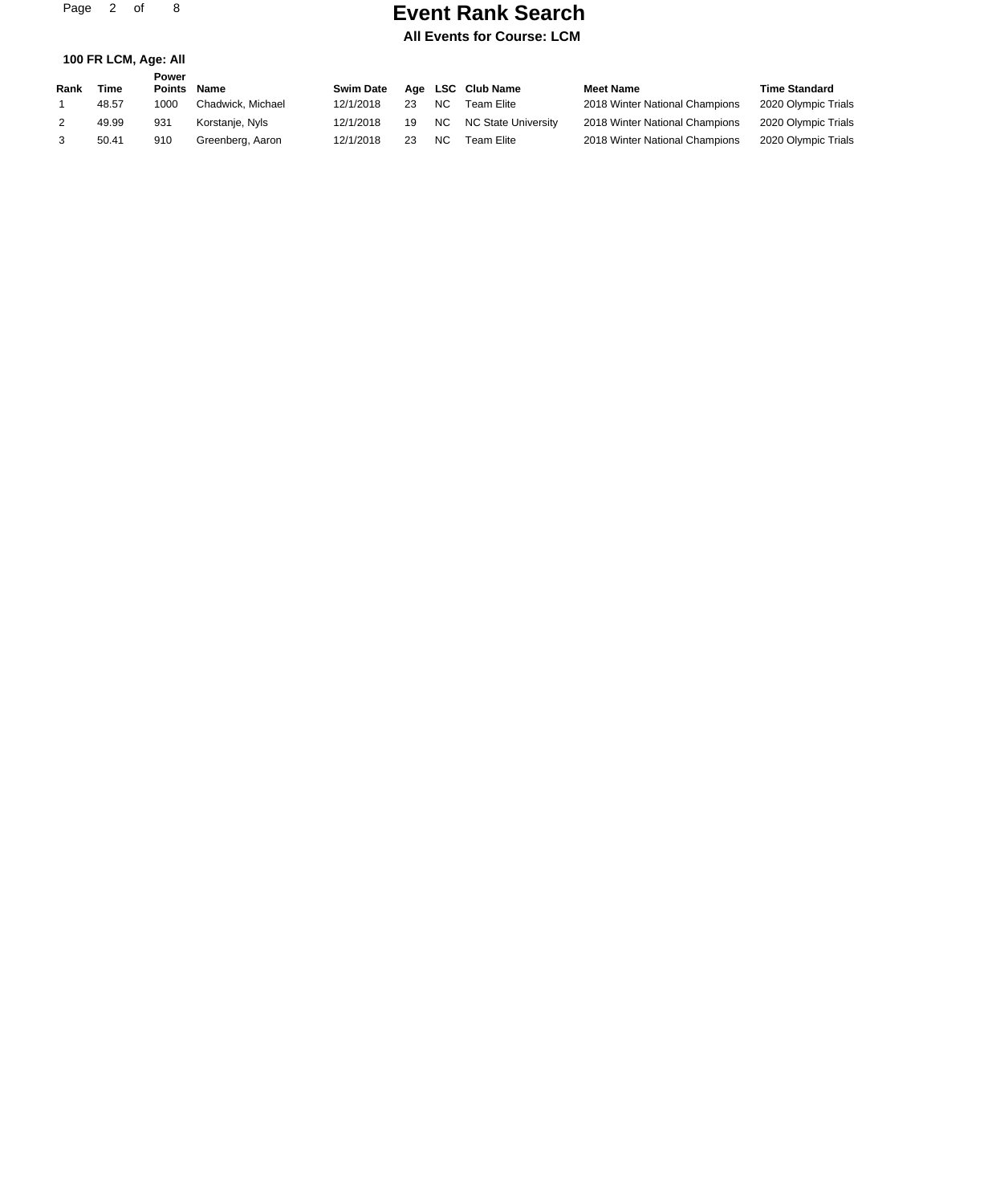# **Event Rank Search Page 21 Search**

**All Events for Course: LCM**

|  |  | 200 FR LCM, Age: All |  |
|--|--|----------------------|--|
|  |  |                      |  |

**Rank Time Name Swim Date Age LSC Club Name Meet Name Time Standard Power Points**

1 1:49.33 950 Pebley, Jacob 11/30/2018 25 NC Team Elite 2018 Winter National Champions 2020 Olympic Trials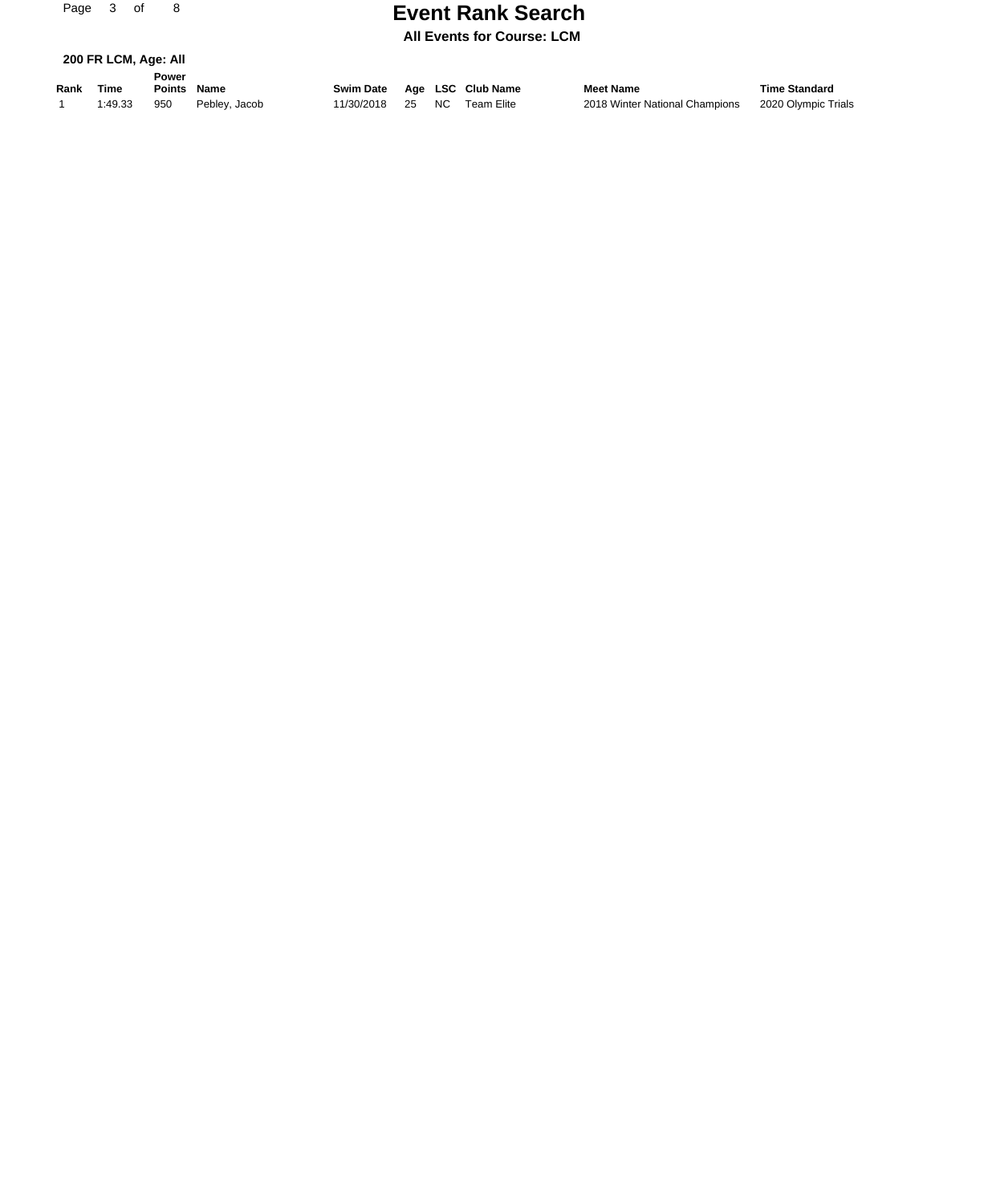## **Event Rank Search Page 2016**

**All Events for Course: LCM**

**800 FR LCM, Age: All**

|      |         | Power       |            |                  |    |      |                           |                                |                      |
|------|---------|-------------|------------|------------------|----|------|---------------------------|--------------------------------|----------------------|
| Rank | Time    | Points Name |            | <b>Swim Date</b> |    |      | Age LSC Club Name         | <b>Meet Name</b>               | <b>Time Standard</b> |
|      | 8:10.99 | 900         | Dant, Ross | 11/28/2018       | 17 | NC . | <b>Hickory Foundation</b> | 2018 Winter National Champions | 2020 Olympic Trials  |

**Rank Time Name Swim Date Age LSC Club Name Meet Name Time Standard** YMCA Seahorse Swim Team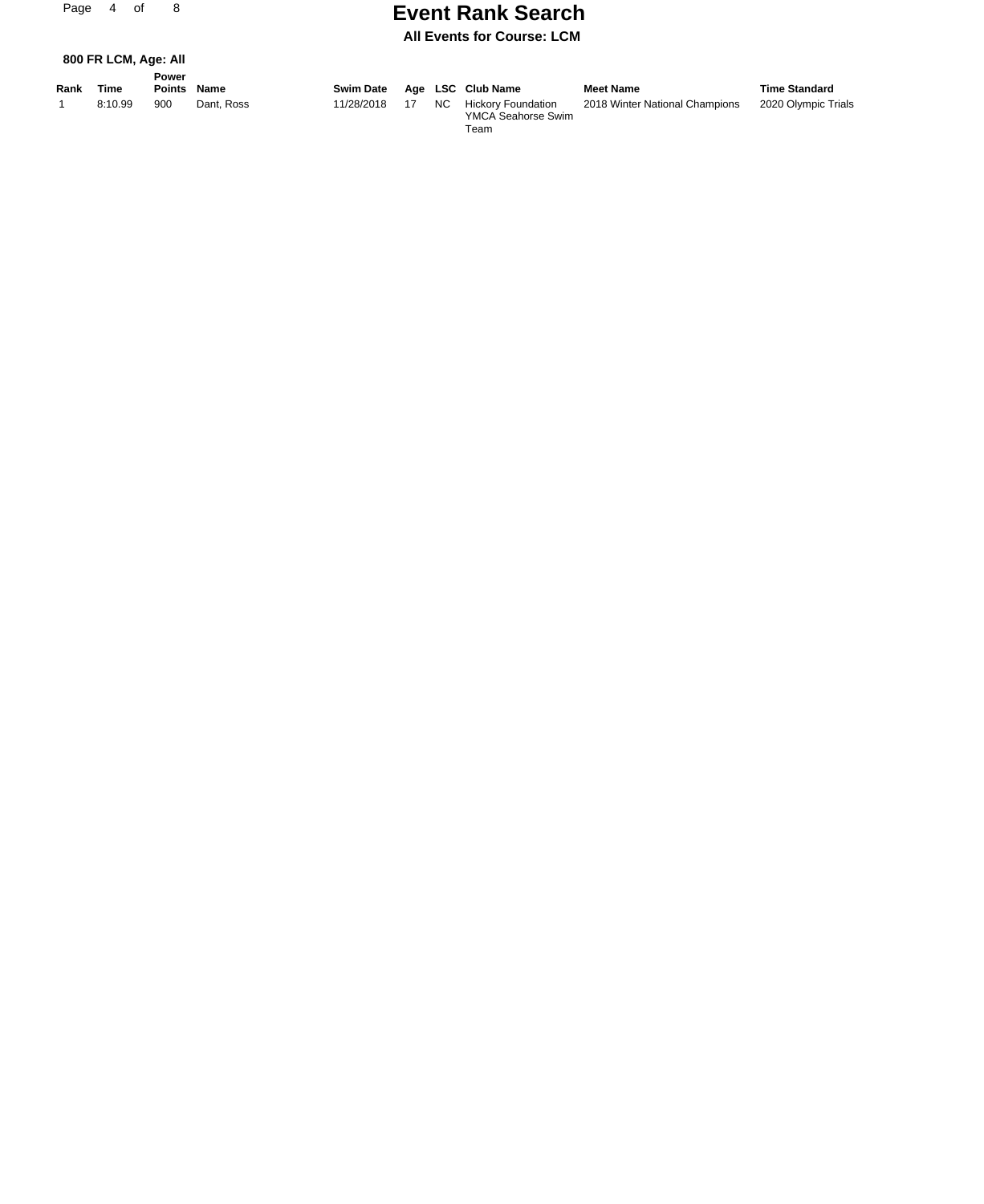Page 5 of 8

### **Event Rank Search**

#### **All Events for Course: LCM**

Team

#### **1500 FR LCM, Age: All**

|      |          | Power       |              |                  |    |           |                                                 |                                |                      |
|------|----------|-------------|--------------|------------------|----|-----------|-------------------------------------------------|--------------------------------|----------------------|
| Rank | Time     | Points Name |              | <b>Swim Date</b> |    |           | Age LSC Club Name                               | <b>Meet Name</b>               | <b>Time Standard</b> |
|      | 15:15.32 | 959         | Ipsen, Anton | 12/1/2018        | 24 | NC.       | Wolfpack Elite                                  | 2018 Winter National Champions | 2020 Olympic Trials  |
|      | 15:43.09 | 888         | Dant, Ross   | 12/1/2018        |    | <b>NC</b> | <b>Hickory Foundation</b><br>YMCA Seahorse Swim | 2018 Winter National Champions | 2020 Olympic Trials  |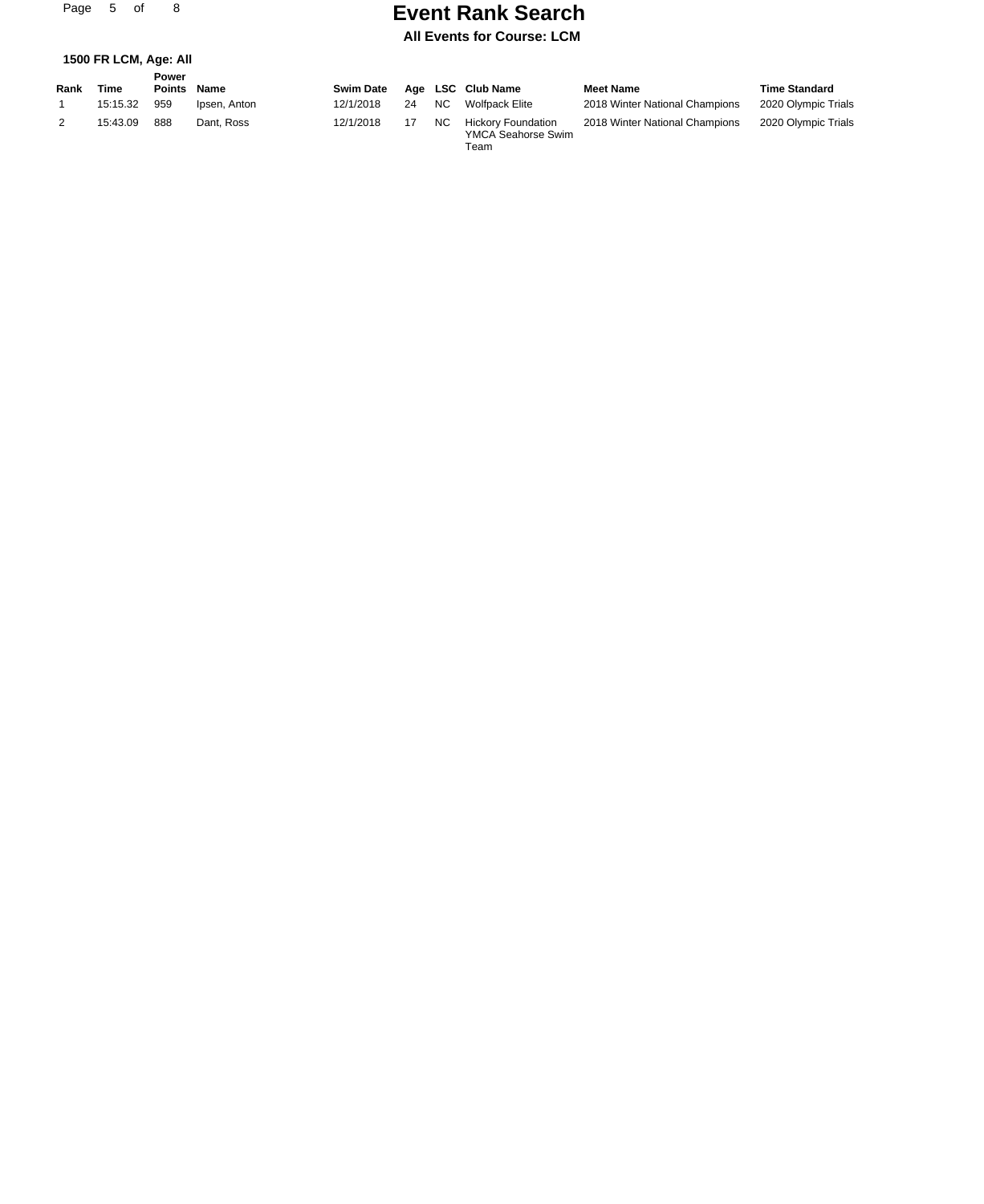Page 6 of 8

### **Event Rank Search**

**All Events for Course: LCM**

| 100 BK LCM, Age: All |  |  |  |  |  |
|----------------------|--|--|--|--|--|
|----------------------|--|--|--|--|--|

| Rank           | Time  | Power<br><b>Points</b> | Name              | <b>Swim Date</b> |    |           | Age LSC Club Name                          | <b>Meet Name</b>               | <b>Time Standard</b> |
|----------------|-------|------------------------|-------------------|------------------|----|-----------|--------------------------------------------|--------------------------------|----------------------|
|                | 53.99 | 1021                   | Pebley, Jacob     | 11/30/2018       | 25 | NC.       | Team Elite                                 | 2018 Winter National Champions | 2020 Olympic Trials  |
| 2              | 55.58 | 952                    | Stewart, Coleman  | 11/30/2018       | 20 | NC.       | NC State University                        | 2018 Winter National Champions | 2020 Olympic Trials  |
| 3              | 56.12 | 929                    | Stuart, Hennessey | 11/30/2018       | 23 | <b>NC</b> | <b>Wolfpack Elite</b>                      | 2018 Winter National Champions | 2020 Olympic Trials  |
| $\overline{4}$ | 56.18 | 927                    | Countie. Will     | 11/30/2018       | 20 | <b>NC</b> | University of North<br>Carolina Wilmington | 2018 Winter National Champions | 2020 Olympic Trials  |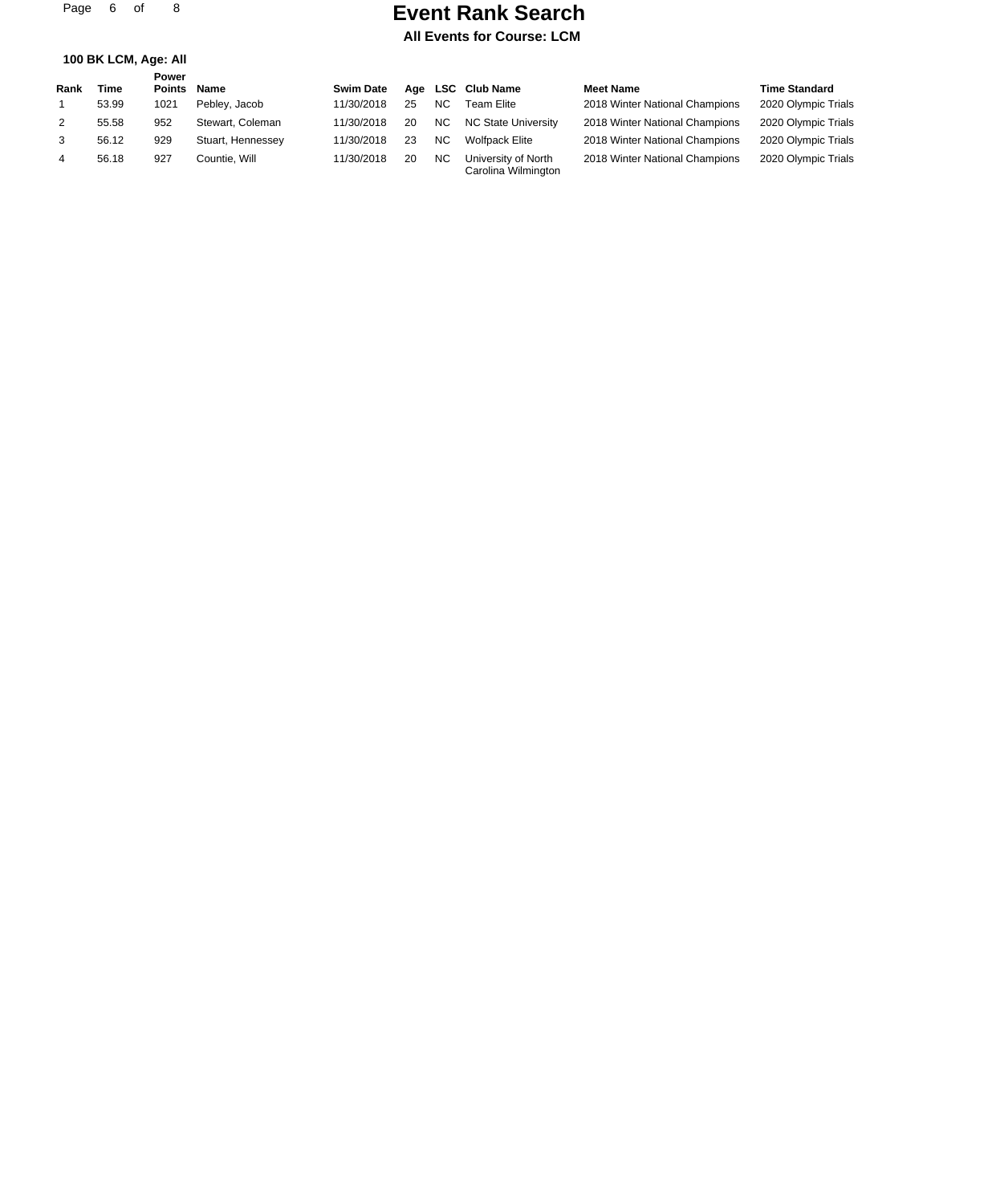# **Event Rank Search Page 21 Search**

**All Events for Course: LCM**

| 200 BK LCM, Age: All |
|----------------------|
|----------------------|

**Rank Time Name Swim Date Age LSC Club Name Meet Name Time Standard Power Points** 1 1:56.96 1024 Pebley, Jacob 12/1/2018 25 NC Team Elite 2018 Winter National Champions 2020 Olympic Trials